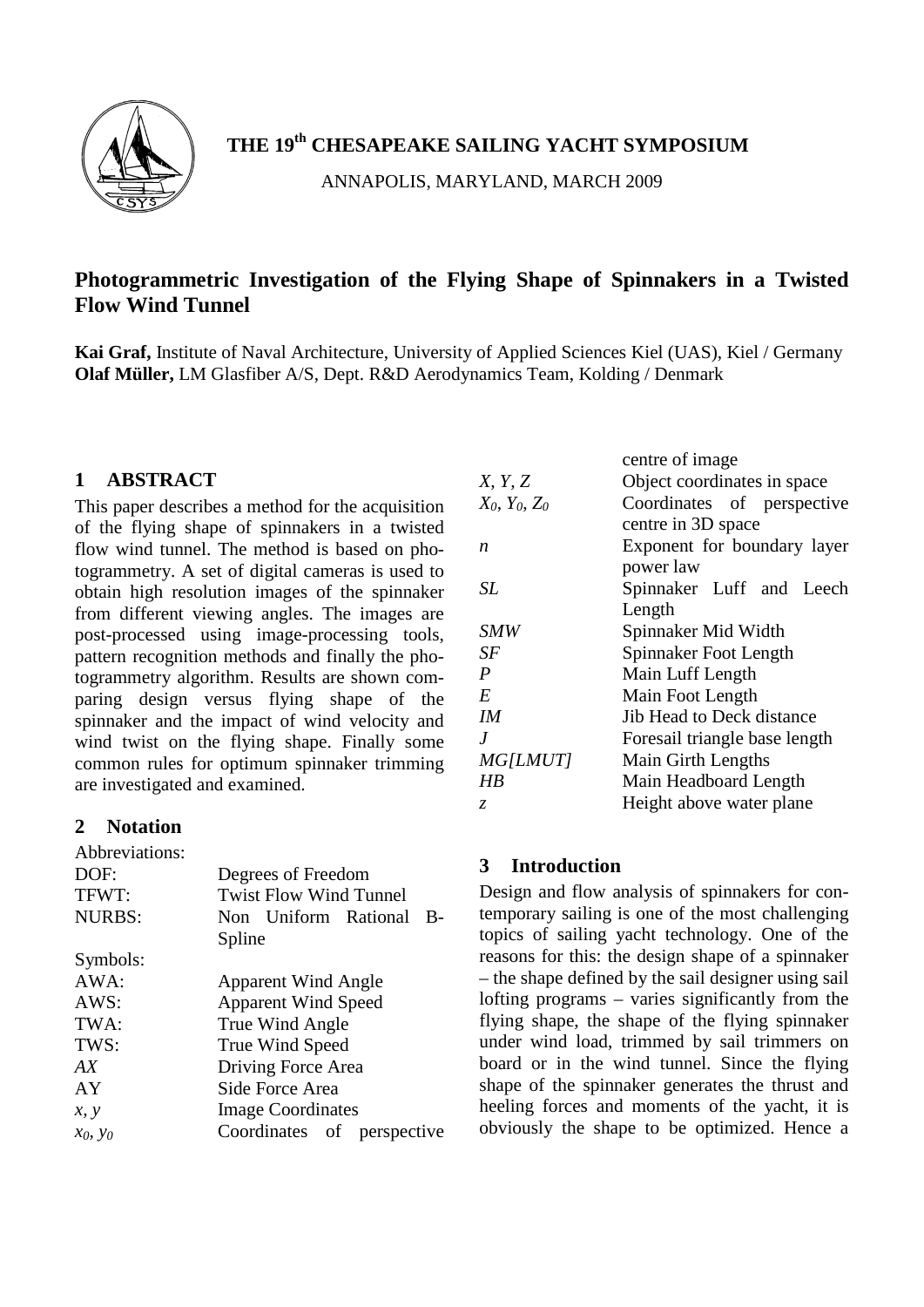3D-description of the flying shape is a quite valuable, if not indispensable information for the sail designer and sailing yacht flow analyst.

YRU-Kiel has developed a technique to acquire the flying shape of the spinnaker in the wind tunnel. It is based on photogrammetry, a method to generate a three-dimensional description of the sail from a set of images taken by digital cameras. This technique is used in our Twisted Flow Wind Tunnel.

Initially the motivation was, to develop a technique for the validation of CFD-investigations of flow around spinnakers, taking into account fluid-structure interaction - the deformation of the sail under wind load by combining CFD with a Finite Element structural investigation, see *Renzsch, H., Müller, O. and Graf, K., 2008*. However since establishing this technique tunnel, it has not only been used by the CFD flow analysts but also by sail makers and sailors to assess sail design and to get trimming hints for optimized sail trimming under racing conditions.

This paper describes the sail shape acquisition technique from a practical view. Hard- and software is described as well as the general setup in the wind tunnel. Operation of the system is given in detail. Results are shown, comparing flying and design shape, wind velocity and wind twist impact on sail shape. Finally some widely accepted advices for proper spinnaker trimming are investigated.

# **4 The Twist Flow Wind Tunnel At YRU Kiel**

The Twist-Flow Wind Tunnel of YRU-Kiel has been described by *Mueller, O. and Graf, K. (2005).* The open-jet wind tunnel is powered by two axial fans for a maximum wind speed of 10 m/s at the measuring area, [Fig. 4-1.](#page-1-0) Rectifiers, screens and twist vanes are used for proper flow conditioning, realizing the height dependent flow speed and direction, a sailing yacht encounters on a downwind course. Maximum mast height of the model is about 1.8 m. The model is mounted to a turntable, allowing arbitrary apparent wind angle of 0° to 180°. A 6-DOF force balance is fixed to the turntable.



Fig. 4-1:TFWT of the YRU-Kiel

<span id="page-1-0"></span>The model is equipped with stepper motors controlled by PC-based virtual activators in order to trim the sail. The following sheets and haulers are available:

- Main-Sheet
- Boom vang
- Spinnaker-Sheet
- Spinnaker-Aft guy
- Spinnaker pole vang Top lift
- Spinnaker-Barber hauler

A PC based data acquisition system and virtual instruments are used to acquire, filter and convert flow force measurements from the force balance. The entire wind tunnel instrumentation, the fans, any servo motor for trimming and adjusting apparent wind angle and for the visualization and storage of the flow forces and moments is implemented as an integrated PC-based software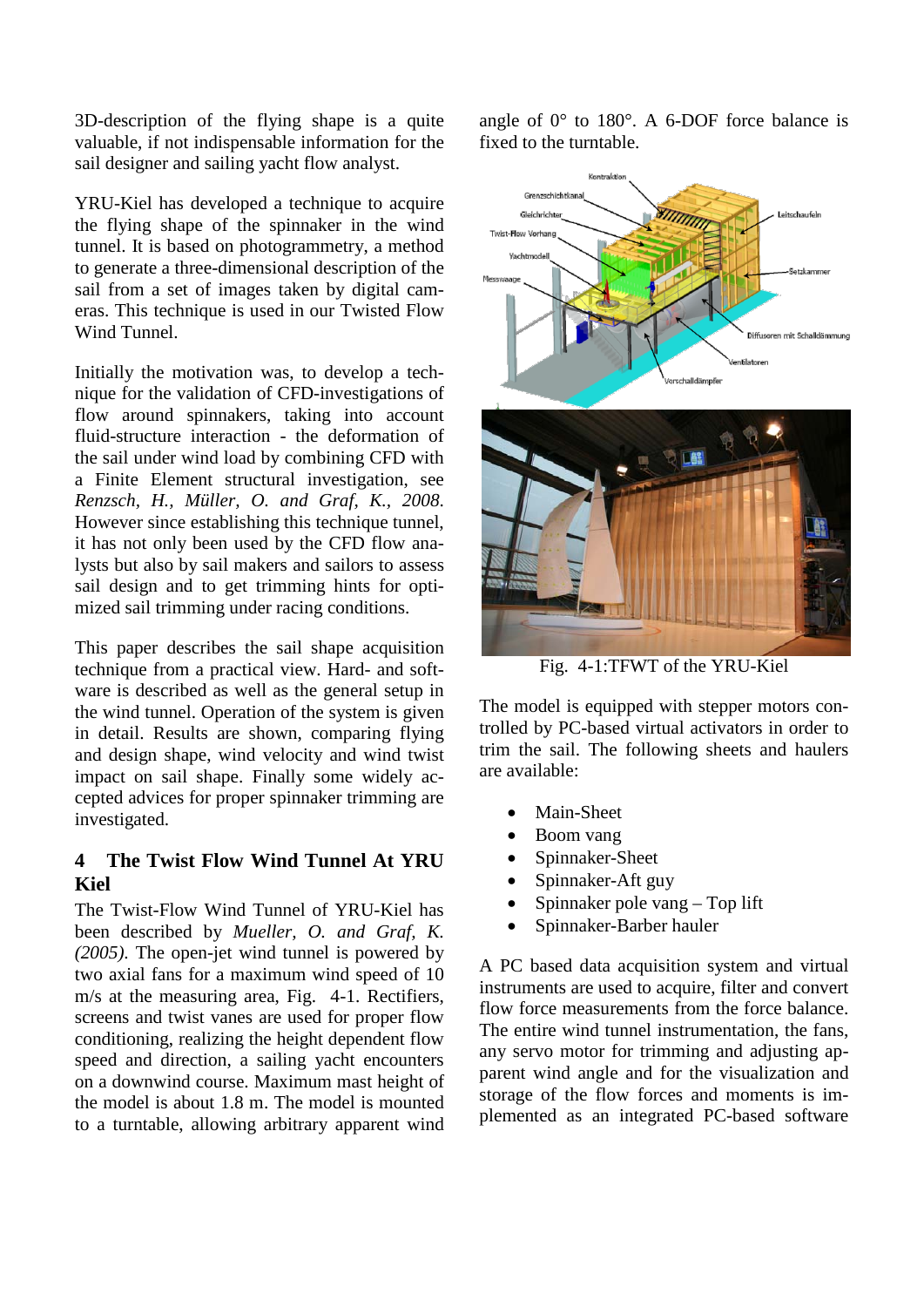system based on *National Instruments Lab-View* © virtual instruments.



Fig. 4-2: Trimming servos at the model and virtual instruments

Virtual instruments allow the measurement engineer to online review time histories of data signals, select segments to be used for further analysis and assess measurement quality with the help of standard deviation of any signal. In addition trim settings are recorded and can be reproduced at any time. This allows reproducibility tests and precise comparisons of smaller variations of a sail without any human factor.

#### **5 Photogrammetry**

#### **5.1 Principle Method**

The principle method of photogrammetry to obtain the 3D-shape of a flying spinnaker in the wind tunnel is based on four components: a couple of images are taken from the sail simultaneously by digital cameras. The sail is equipped with a larger set of markers at discrete points in the sail. A chain of software tools are used to improve brightness and contrast of the image, to automatically detect the markers in the sail and finally – the kernel algorithm of the photogrammetry – to convert 2D coordinates of individual points in the images into 3D coordinates in an absolute frame. Finally these points are lofted to create spline curves, which in turn are lofted to create a NURBS surface.

#### **5.2 Setup in the wind tunnel**

The method presented here uses four digital cameras *Canon EOS 350D* with a resolution of 8 million pixels and a zoom lens 17-85 mm focal distance. [Fig. 5-1](#page-2-0) shows arrangement of the cameras in the wind tunnel measurement section. Usually the camera location has to be adapted to a range of apparent wind angles of the model. However it can be chosen freely and the actual location of the camera has not to be known for proper shape detection.



Fig. 5-1: Camera arrangement in wind tunnel

<span id="page-2-0"></span>The cameras are connected to a PC using the USB data bus. In addition they are equipped with a central trigger, allowing simultaneous triggering of any camera. This is quite important, since the sail vibrates under wind pressure. From an estimated frequency and amplitude of this unsteady motion of the sail a maximum exposure time of 1/80 sec has been derived.

The sail is equipped with a larger number of markers. These markers are distributed over the sail surface such that a smooth surface can be generated from the cloud of marked points. Usually 50 to 60 markers are used. The software sys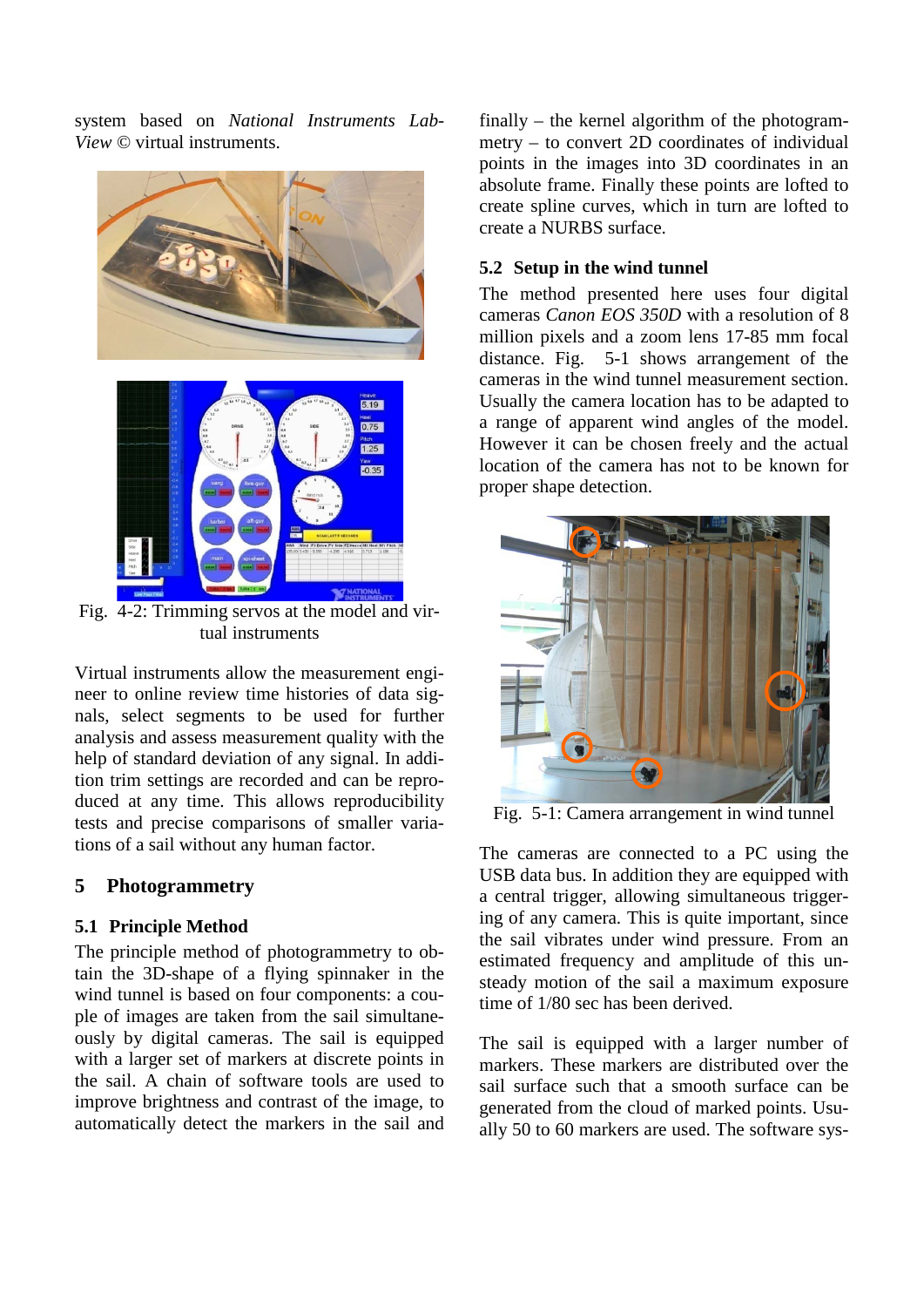tem used in this setup allows automatic detection of markers. The pattern recognition algorithm behind this automatic detection needs so called *coded targets* as markers, having a diameter of approximately 25 mm, see [Fig. 5-2.](#page-3-0) These markers are 12 bit coded allowing a theoretical number of 4096 different markers.



Fig. 5-2: Coded Targets

<span id="page-3-0"></span>In addition to the markers on the sail, some markers are fixed to the model in order to define a local coordinate frame. [Fig. 5-3](#page-3-1) shows a symmetric spinnaker of an IMS 600 model, equipped with coded targets. Note the markers for the coordinate frame on the foredeck of the model.



Fig. 5-3: Symmetric spinnaker equipped with 55 coded targets

<span id="page-3-1"></span>This setup has successfully been used for a large number of different spinnakers, among them runners for very deep courses as well as flat asymmetric spinnakers for quite low apparent wind angle.

The measurement of the flying shape is well integrated into a standard measurement run: a particular apparent wind angle is chosen, the sails are trimmed for maximum driving force and then the forces and moments generated by the entire sail set are scanned. The photos are taken within the force scanning period, which usually lasts approximately 10 sec. The cameras are equipped with 1 GB memory cards, allowing to take images for an entire range of investigated apparent wind angles.

### **5.3 Photogrammetry algorithm**

The fundamental physical principle of photogrammetry is the colinearity condition, which states that any object point, the corresponding point mapped on the image, and the point where the light is focused by the sensor, the perspective centre, are located on the same straight line, [Fig.](#page-3-2)  [5-4.](#page-3-2)

 From the colinearity condition the coordinates of an image point can be calculated, if the coordinates of the corresponding point in the object frame, the perspective centre and its mapping on the image are known, equation (1) and (2). While the mapped perspective centre in the image plane can be estimated to be identical with the geometric centre of the image, the perspective centre in the object frame has to be calculated.



<span id="page-3-2"></span>Fig. 5-4: Colinearity of object and image plane

$$
x = x_0 - c \frac{R_{11}(X - X_0) + R_{12}(Y - Y_0) + R_{13}(Z - Z_0)}{R_{31}(X - X_0) + R_{32}(Y - Y_0) + R_{33}(Z - Z_0)}
$$
(1)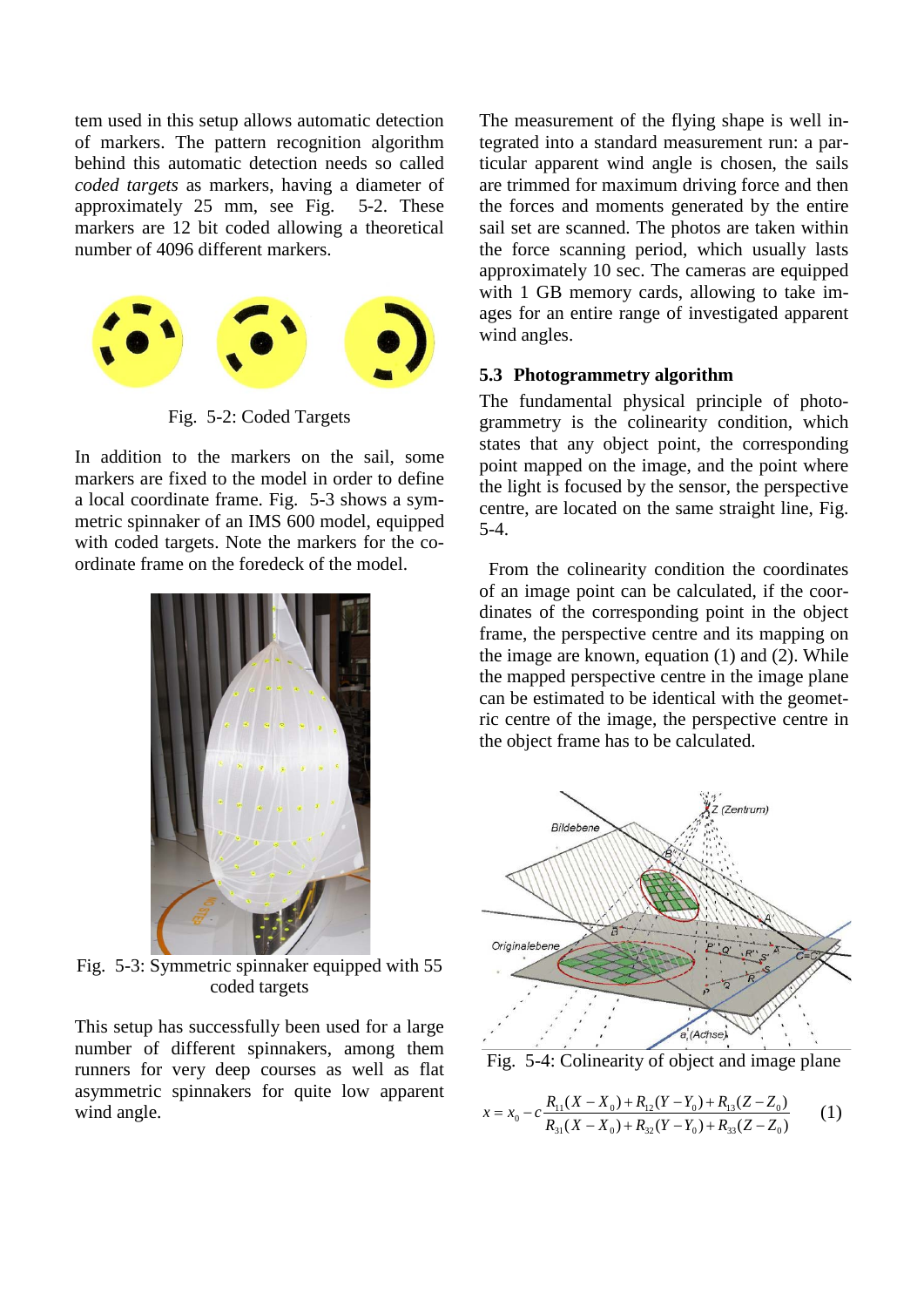$$
y = y_0 - c \frac{R_{11}(X - X_0) + R_{12}(Y - Y_0) + R_{13}(Z - Z_0)}{R_{31}(X - X_0) + R_{32}(Y - Y_0) + R_{33}(Z - Z_0)}
$$
 (2)

where  $x, y$  are the photo-coordinates in the image frame, *X, Y, Z* are the 3-D coordinates in the object frame,  $c$  is the focal length of the camera,  $X_{0}$ , *Y0, Z0* are the 3-D coordinates of the camera's perspective centre in the object frame,  $x_0$ ,  $y_0$  are the photo-coordinates of the perspective centre to the image plane and  $R_{ij}$  is the rotation matrix between the image and object frames.

The general idea of photogrammetry is to calculate the object point coordinates *X, Y* and *Z* as well as the perspective centre  $X_0, Y_0$  and  $Z_0$  from known image coordinates *x* and *y* of a larger number of images. Three images are sufficient to solve the respective linear equations, however if more than 3 images are available, this results in an overdetermined system of equation, allowing some averaging to increase accuracy.

#### **5.4 Photogrammetry software**

For the shape finding process *Photo Modeler Pro* (PMP) of *EOS Systems Inc.* / Canada is used. PMP is a MS-Windows based software with a graphical user interface. It includes the kernel photogrammetric algorithm which generates a 3D point cloud from identical (2D) points in a couple of images taken from the sail from different views. PMP can take into account an arbitrary number of different views / images. Two images are the minimum, if camera positions are known a priori, three images are the minimum, if the camera position shall be calculated automatically by the system. Any additional image increases accuracy. Tests show that for our purpose four images of the sail are sufficient.

Points in the sail can be manually identified in any image (using the mouse on the screen showing the image), for example the sail head, the tack, the clew, intersection of seams or any other conspicuous point in the sail. However here a PMP plug in is used which automatically detects the coded targets. This pattern recognition algorithm is even able to detect a restricted number on non-coded markers arranged between coded

targets. This is quite helpful for sails with low smoothness or wrinkles. For a standard spinnaker a detection rate of the coded targets of approximately 75% has been achieved.

Prior to the integration of images into PMP some image processing is carried out to adjust brightness of the images, increase contrast and do some clipping in order to focus on the subject of interest, the spinnaker and the model of the hull of the yacht. For this purpose any image processing software may be sufficient, however here *Canon Digital Photo Pro* is used. This software allows working with raw uncompressed camera images.

#### **5.5 Surface generation**

PMP generates a set of points in 3D space. This set can be exported as tabulated data or as IGES file, and in turn imported into a surface modeling system. For this purpose *Rhinoceros 3D* of *McNeal Inc.* is used. Imported points are connected using NURBS curves which then are lofted using NURBS surfaces. Points have to be arranged as a grid, to allow identifying columns of points. If a scattered point arrangement is available only, some grid interpolation techniques have to be applied. [Fig. 5-5](#page-5-0) shows a surface, constructed of NURBS curves based on imported points.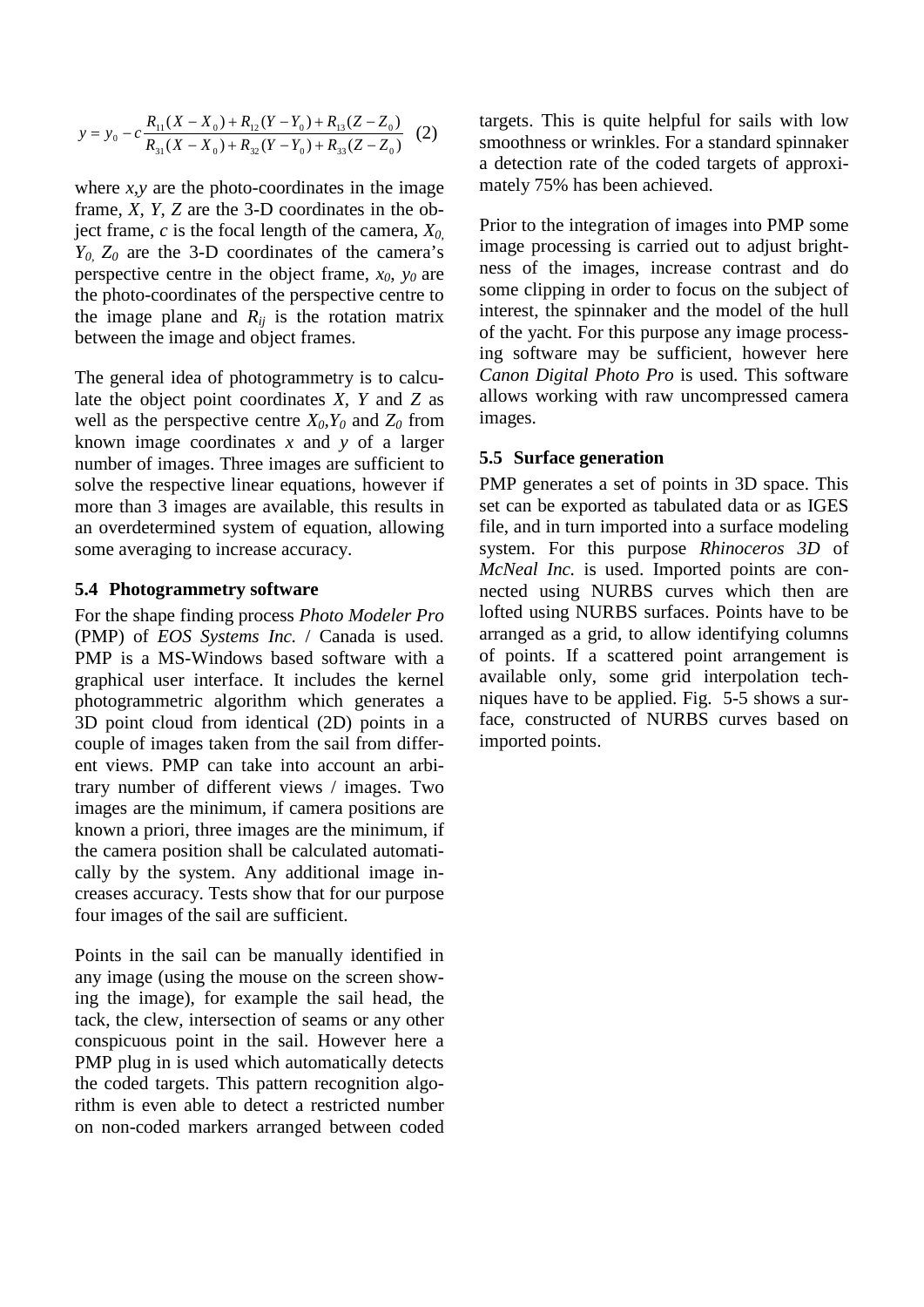

<span id="page-5-0"></span>Fig. 5-5: Gridded points, NURBS curves and NURBS surface

### **5.6 Validation**

For validation the surface of a known regular geometry has been acquired using the described technology. To mimic the shape of a spinnaker at least to a certain degree, a cylinder with a circle base surface has been used, [Fig. 5-6.](#page-5-1)



Fig. 5-6: Validation geometry

<span id="page-5-1"></span>The result of the photogrammetry process is shown in [Fig. 5-7.](#page-5-2) A quantitative comparison of source geometry and generated surface shows

quite good agreement. Average deviation is approximately 1 mm. Maximum deviation of up to 10 mm has been observed at locations where the surface normal points almost rectangular to the line of sight of any camera. Using four cameras in the setup this can usually be avoided by proper placements of the cameras.



Fig. 5-7: Validation surface

## <span id="page-5-2"></span>**5.7 CAD Geometry**

[Fig. 5-8](#page-5-3) shows the final result of the entire shape finding process. Note the markers on the model sail and corresponding points in the CAD geometry.



Fig. 5-8: Spinnaker in wind tunnel and as a NURBS representation in a surface modeler

<span id="page-5-3"></span>At the current state only the flying shape of the spinnaker can be detected during the force measurement period. Synchronous shape detection of the main sail necessitates additional cameras,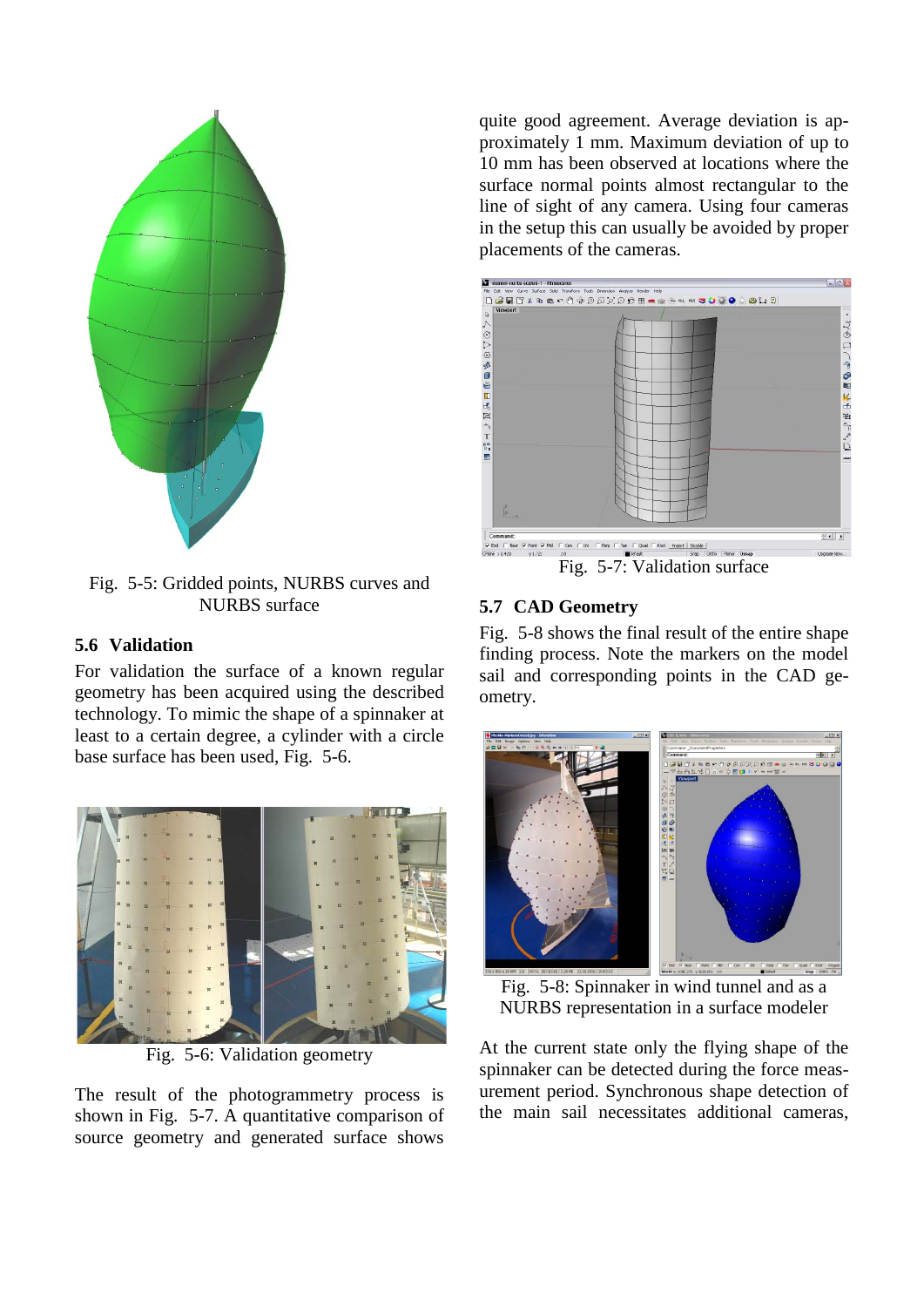which have to be arranged on the windward side of the model. This will be realized in the future.

### **6 Test Cases**

The following test cases show some examples where photogrammetry has successfully been used to study wind tunnel phenomena. A set of spinnakers for an *IMS600* custom design has been developed. Model sail scale factor has been  $\lambda$ =10. [Table 6-1](#page-6-0) and [Table 6-2](#page-6-1) show rig dimensions and main dimensions of the spinnaker and main sail which have been used for the following investigations. Note the quite small value of the J-measure, which is a typical characteristic of these types of boats.

| $S2$ $A1$                        |                             |
|----------------------------------|-----------------------------|
| Type                             | Symmetric runner            |
| SL[m]                            | 1.415                       |
| SMW [m]                          | 0.742                       |
| $SF$ [m]                         | 0.730                       |
| $Area_{Aero.}$ [m <sup>2</sup> ] | 0.627                       |
| $Area_{Meas.}$ [m <sup>2</sup> ] | 0.983                       |
|                                  |                             |
| Sailmaker                        | Faber & Münker              |
| Date                             | 12/05                       |
| Sign                             | S6X                         |
| Commentary                       | Crosscut                    |
| Target                           | $110^{\circ} - 180^{\circ}$ |

<span id="page-6-0"></span>Table 6-1: Spinnaker main dimensions

| P[m]    | 1.496 |
|---------|-------|
| HB [m]  | 0.022 |
| MGT [m] | 0.123 |
| MGU [m] | 0.216 |
| MGM [m] | 0.353 |
| MGL [m] | 0.456 |
| E[m]    | 0.547 |
| IM[m]   | 1.434 |
| J [m]   | 0.408 |

<span id="page-6-1"></span>Table 6-2: IMS 600 Main and Rig dimensions

#### **6.1 Design shape versus flying shape**

Today it is common practice to design sails using PC-based sail lofting programs. As a consequence the sail designer is able to generate a three dimensional view of the design shape of the spinnaker. [Fig. 6-1](#page-6-2) shows a screen-dump from the *SailMaker©* sail lofting program, which has been used for this study.



<span id="page-6-2"></span>Fig. 6-1: Design shape of spinnaker from *Sail Maker©*

To compare the flying shape from photogrammetry measurements with the design shape, *SailMakers* ability to export the sail design in a *Relax* file format has been used. The *Relax* file format includes a description of the surface shape in *AutoCAD's* .dxf format, which can be imported into a surface modeler.

The spinnaker has been tested at a wind speed of  $AWS_M = 5m/s$  and a twist of approximately 15 $\degree$ from deck to mast top. A range of apparent wind angles of 80°<AWA<170° has been tested in increments of 3.75°. For each apparent wind angle the spinnaker has been trimmed for maximum driving force.

[Fig. 6-1](#page-6-2) shows design shape and flying shape of the spinnaker at an apparent wind angle of AWA=158°, which corresponds to a quite deep downwind run.

The differences of design and flying shape are obvious. The design shape is symmetrically with pronounced shoulders and an elliptical horizontal profile being relatively wide and shallow. In contrast to this, the flying shape shows less pronounced shoulders and an asymmetric profile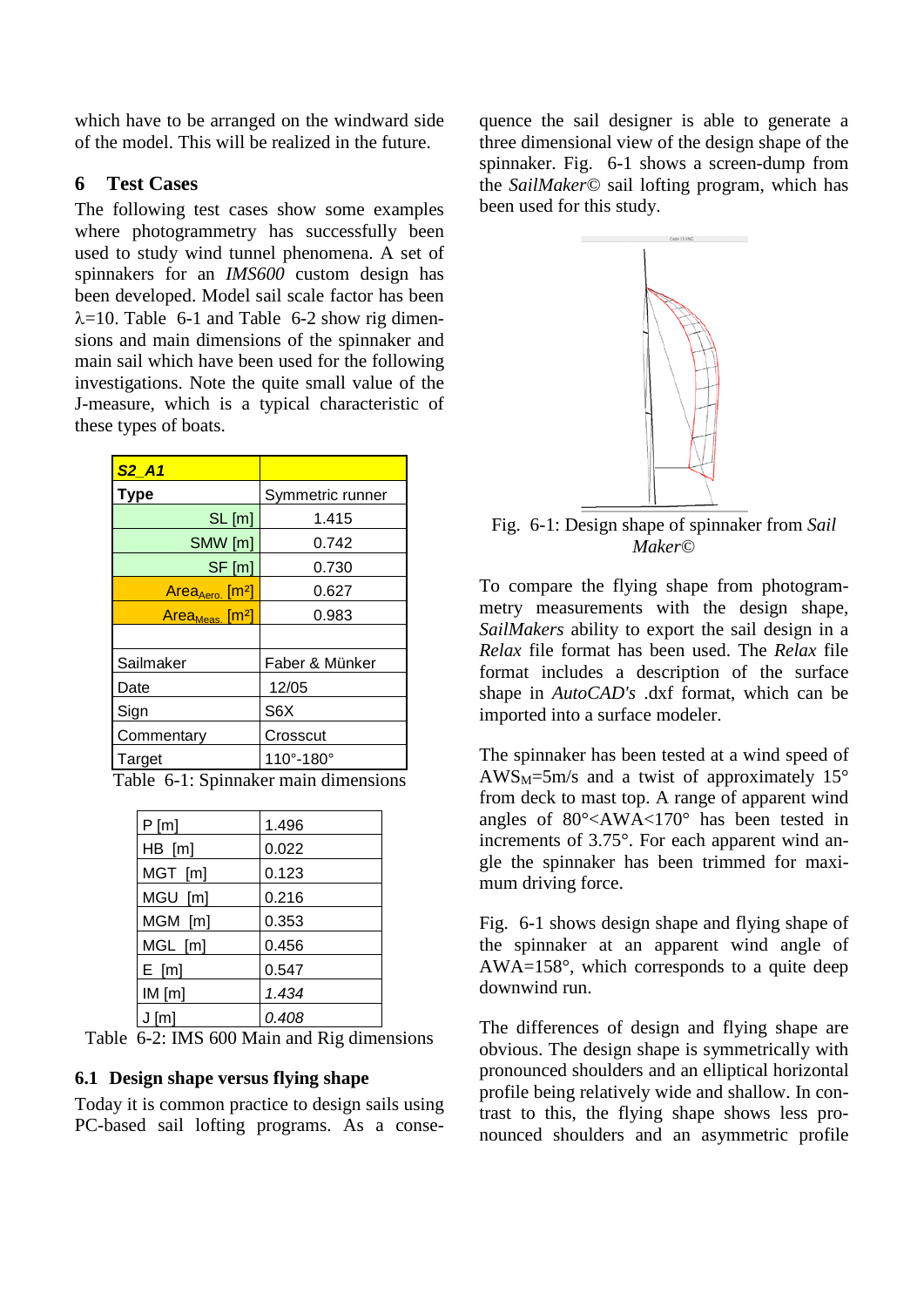with flatter entrance angle. It can also be detected, that this spinnaker could gain from a longer spinnaker pole (which is fixed to the Jmeasure under the IMS rules). It seems that the spinnaker head could be placed a bit further away from the mast.





Fig. 6-1 *Design Shape* (green) and *Flying shape* (red) at  $5.0 \text{ m/s}$ 

It has to be realized that the sail designer does not generate a design shape as an aerodynamic profile. He just generates a design shape which results in a flying shape having the desired properties. For this process most sail designers use their experience and intuition.

#### **6.2 Twist Variation**

A yacht encounters twisted flow if it moves diagonally to a wind with increasing speed with height over sea level. Consequently it is common practice to test sails, in particular downwind sails, in a twisted flow. This resembles the real flow a sail encounters quite better than a constant flow direction.

The following comparison of spinnaker driving forces is carried out by investigating a spinnaker encountering twisted and non-twisted flow. In both cases the wind velocity was height dependent following:

$$
AWS(z) = AWS(z = 10m)(\frac{z}{10m})^n
$$
 (3)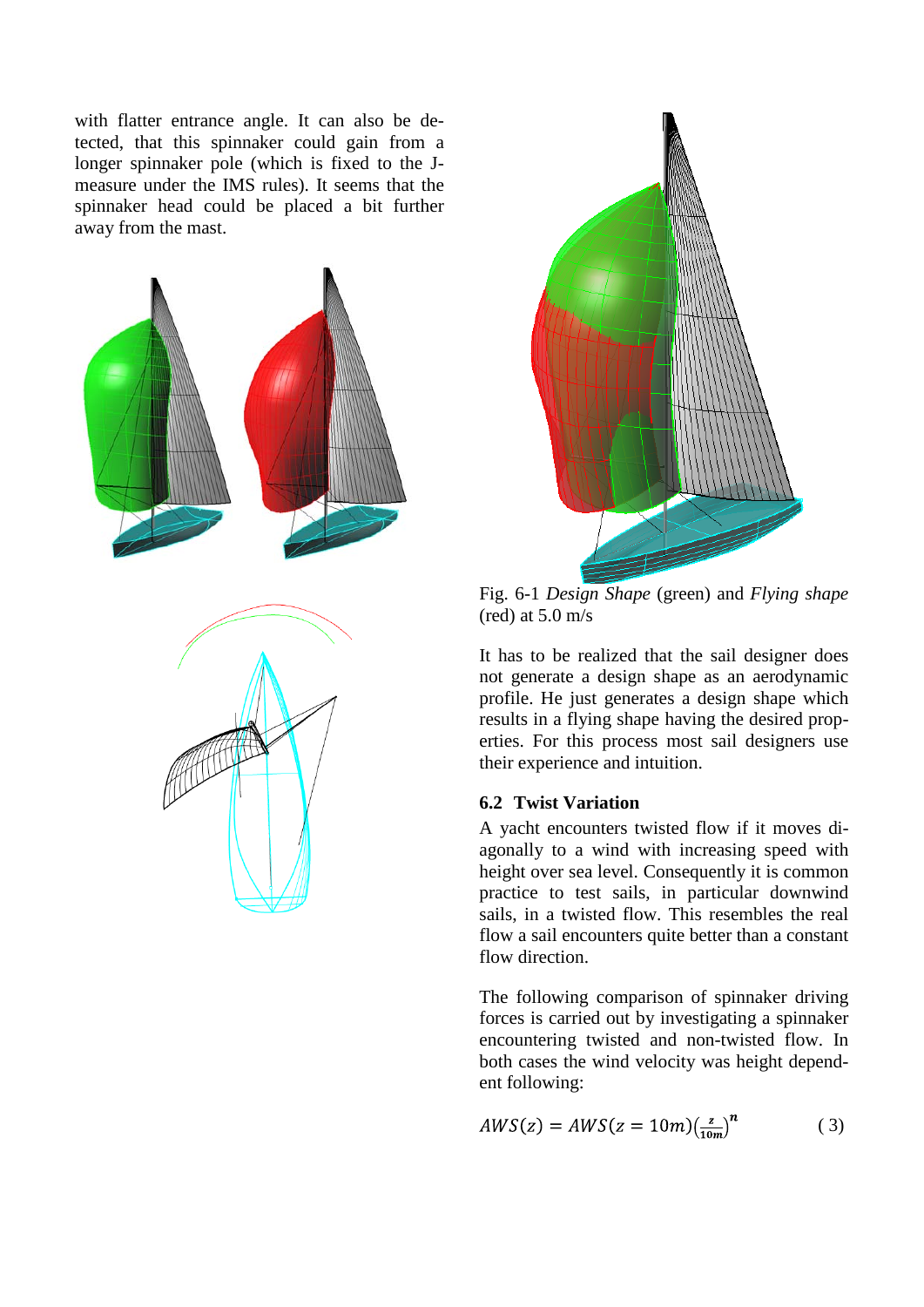where n has been set to 0.1. Boat speed has been set to 8kts. Twist angle from deck level to mast top has been set to  $0^{\circ}$  (no twist) and  $15^{\circ}$  (twisted) by adjusting the twist vanes in the wind tunnel.

[Fig. 6-2](#page-8-0) shows the effect of twisted flow on driving force area AX. Wind speed at mast top was set to 5m/s. The sail has been trimmed for maximum driving force in twisted flow. For the non-twisted flow test case, twisted flow trim has been revived using stepper motor settings. No adjustments have been carried out afterwards to establish maximum driving force trim once again.



<span id="page-8-0"></span>Fig. 6-2: Comparison of driving force area in twisted and non-twisted flow

The result shows that the spinnaker performs better in twisted flow with an increasing gain as AWA increases.

The reason for this can be detected by comparing the shape of the spinnaker for twisted and non-twisted flow, [Fig. 6-3,](#page-8-1) which shows only very small differences in shape even though the angle of incidence has changed dramatically for the lower part of the sail. This is quite important since it is the main rationale behind testing of sails in the wind tunnel.

For a maximum driving force trim the mid part of the sail dominates trimming. It seems that for

the non-twisted flow the angle of incidence at the lower part of the sail is too large to generate lift.



<span id="page-8-1"></span>Fig. 6-3: Flying shape of spinnaker for twisted (red) and non-twisted (green) apparent wind,  $AWA_{Masttop}=135^{\circ}$ 

#### **6.3 Wind Velocity Variation**

The description of apparent wind speed in the previous chapter suggest to have a closer look to the wind speed at mast top level, any wind tunnel test of sails have to be based on. Answers to this question are usually derived from laws of physical similitude, of which more than one applies to wind tunnel testing of sails. The most well known, Reynolds law, demanding constant Reynolds number for model and full scale, cannot be realized in most wind tunnels due to wind speed restrictions and structural problems for the model. However due to the deformability of a spinnaker, additional laws of similitude have to be satisfied regarding the weight per area and the stresses of the sail fabric.

In fact most wind tunnels used for sail testing follow the essential rule that any sail testing has to be carried out at a constant wind speed in order to maintain comparability. At our wind tunnel an average wind speed of 5 m/s is used.

A test series has been undertaken to investigate the impact of wind speed on the driving force areas of the spinnaker and on its shape. For this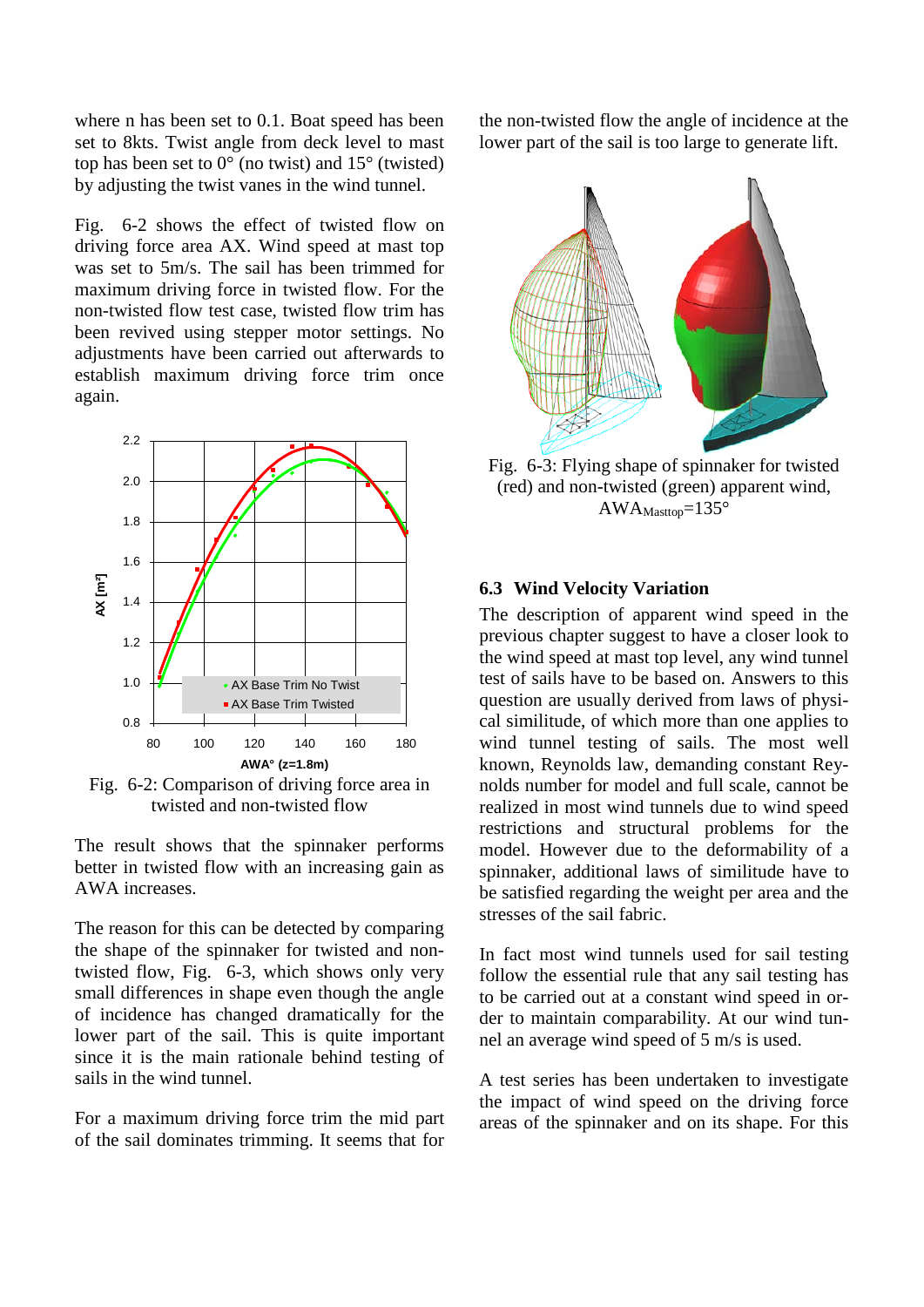purpose the spinnaker described above has been tested in a range of wind speeds<br> $3.5 \text{m/s} < \text{AWS} < 6.5 \text{m/s}$ . Fig. 6-4 shows the  $3.5 \text{m/s} < AWS < 6.5 \text{m/s}$ . Fig. driving force coefficient over apparent wind angle for three different wind speeds as a result of these tests. In any case the trim of the sails has been kept constant.

[Fig. 6-4](#page-9-0) displays that differences in the driving force area AX are quite small for wind speed of 3.5 – 5.0 m/s. However with increasing wind speed, driving force areas decrease. Again the rationale behind this can be found in the flying shape of the sail.

[Fig. 6-5](#page-9-1) shows the flying shape of the spinnaker at apparent wind speed of AWS=3.5m/s and AWS=6.5m/s. Apparent wind angle is 157°. As expected the displacement of the spinnaker increases with wind speed. However in addition the leeches of the sail have changed quite significantly, opening the sail at higher wind speed, which may result in a loss of pressure in the sail.



<span id="page-9-0"></span>This investigation makes it really clear that the wind speed used for wind tunnel testing should be related to the strains of the material. As a suggestion derived from unity analysis the ratio of dynamic pressure to fabric stresses should be similar for model testing and full scale. However only further research will unveil which rules of similitude have to be applied and are relevant.



<span id="page-9-1"></span>Fig. 6-5: *Flying shape* of spinnaker and mainsail at 3.5 m/s (cyan) and 6.5 m/s (magenta) wind speed and  $AWA = 157^\circ$ 

#### **6.4 Consent Rules for proper spinnaker trimming**

There is a quantity of tuning guides for any boat class. Most if these rules share common specifications for the effective trimming for downwind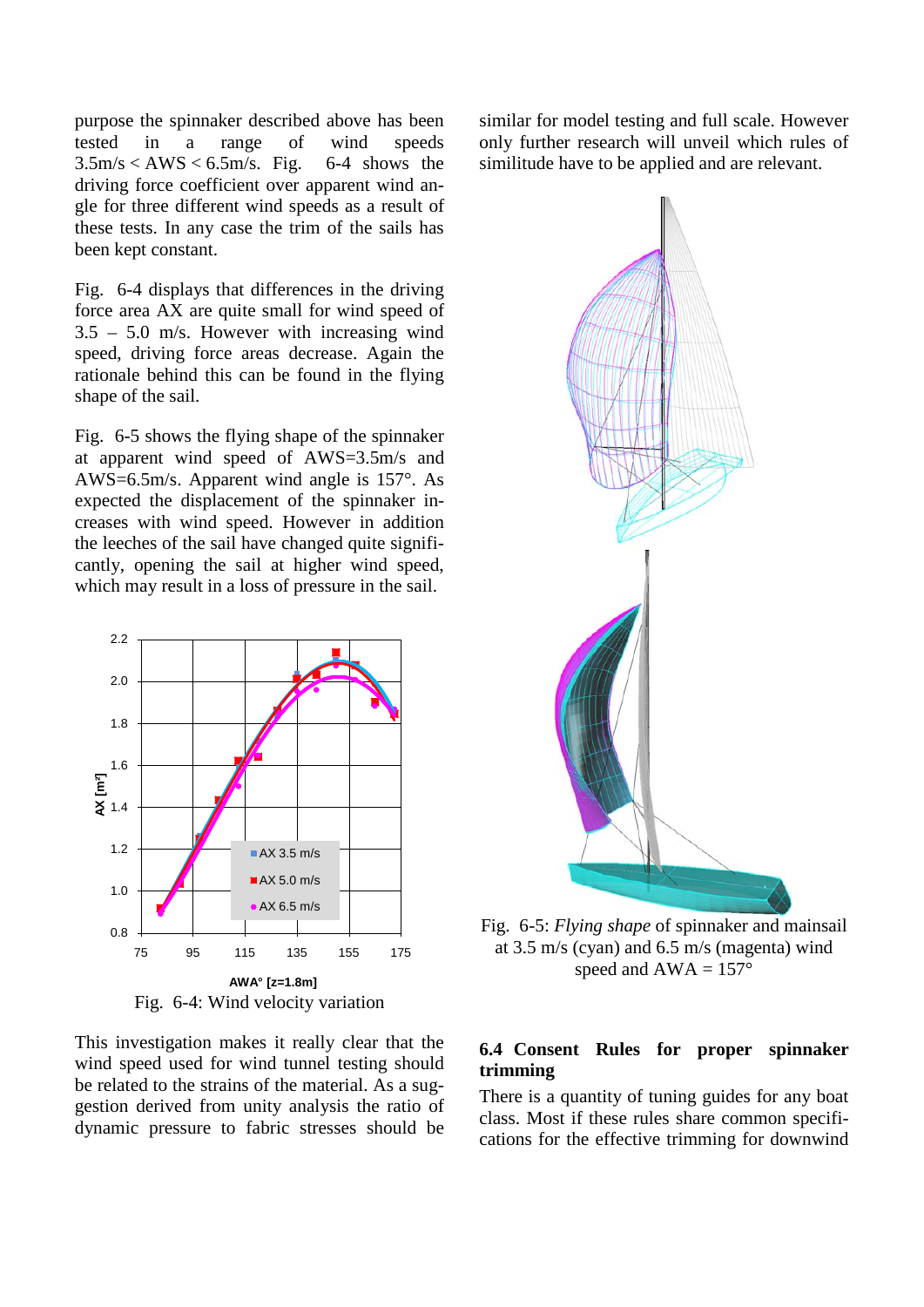sailing. The following investigation has been carried out to assess these trimming hints.

As a widely accepted set of trimming hints the authors want to cite the *Speed&Smarts©* newsletter, published by David Dellenbaugh. In Vol. 84/Sept. 2004 he suggests the following sequence of trimming actions:

- 1. Set the spinnaker pole perpendicular to the apparent wind at sailing courses > 120°
- 2. Ease the spinnaker sheet as far as possible near to an occasional collapse of the luff
- 3. Tune the top lift so that the luff curls from top to bottom
- 4. Engage the barber to a position that both spinnaker tack and clew are on equal height.
- 5. Spinnaker boom should be horizontal to the water plane
- 6. Keep the sail foot away from the forestay
- As a secondary rule the middle seam should be vertical to the water surface

Many sailors including the authors agree that these trimming guidelines are very helpful to set up a spinnaker, in particular if they are seen as a starting point, from where a permanent finetuning of the spinnaker is carried out to maximize boat speed.

Wind tunnel testing provides an excellent method to assess these trimming guidelines. For such an investigation the spinnaker described before has been tested for a range of apparent wind angles, applying the rules. After taking a measurement additional fine tuning of the trim has been carried out to maximize the driving force. Here the measurement instruments provide an excellent and objective means to check if the trim can further be optimized.

A minor problem arises for consequent realization of the trimming rules. Some of the rules contradict others. In particular, the hint to trim the pole perpendicular to the apparent wind may be incompatible with the rule to keep the foot of the sail away from the forestay. To circumvent this problem, additional test runs have been carried out, where – starting from the initial trim with wind-perpendicular pole – the aft-guy is eased to keep the foot clear from the forestay.

[Fig. 6-6](#page-10-0) shows the result of these tests. Driving force area is plotted over apparent wind angle at mast top. The diagram shows clearly that additional fine tuning of the trim can significantly increase the performance of the sail. As a limitation of the result it has to be kept in mind, that the trimming in the wind tunnel maximizes the driving force, while trimming on a boat targets the maximization of the boat speed, the latter one needing quite different trim if side forces have to be restricted due to stability constraints of the yacht.



<span id="page-10-0"></span>Photogrammetry helps to understand how the refined trim generates more driving force. [Fig.](#page-11-0)  [6-7](#page-11-0) shows flying shape of the spinnaker at AWA= $158^\circ$  and AWS(z= $1.8$ m)= $5$ m/s, the sail